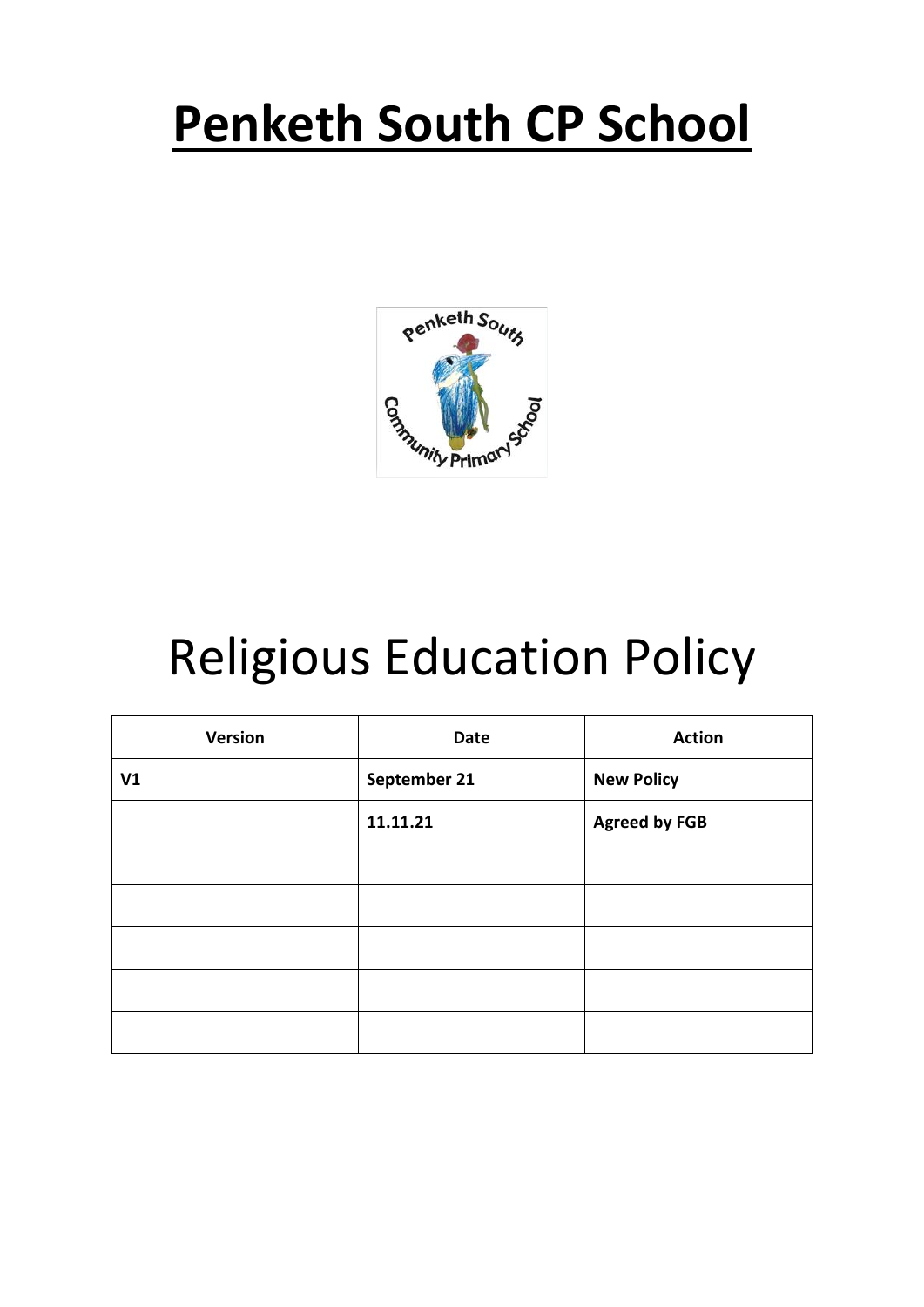#### **RE Policy Introduction**

Every state-funded school must offer a curriculum which is broad, balanced and which:

- promotes the spiritual, moral, cultural, mental and physical development of pupils at the school and of society
- prepares pupils at the school for the opportunities, responsibilities and experiences of later life.

The school curriculum comprises all learning and other experiences that each school plans for its pupils. The national curriculum forms one part of the school curriculum. All state schools are required to make provision for a daily act of collective worship and must teach religious education to pupils at every key stage. As RE is not nationally determined, the Local Education Authority must provide an Agreed Syllabus for us to follow. It is the Lancashire and Blackpool Agreed Syllabus for Religious Education which is being used by Warrington as the basis for planning and delivery of RE.

Families who send their children to Penketh South are *in the main Christian or from nonreligious backgrounds. However, we do also have families from different faith backgrounds, including Muslim and Jewish.*RE is concerned with "learning about religion" and "learning from religion" and it is not the practice of this school to preach to or convert the children. The legal requirements for teaching religious education are set out in the Education Act 1996 and School Standards and Framework Act 1998. The Act states that an agreed syllabus must reflect that Christianity is the main religious tradition while considering teaching and practices of other principal religions. The faith background of both the staff and child's family is respected at all times.

Parents of a pupil at a community school have a right to withdraw their children from religious education (RE). If a parent asks for their child to be wholly or partly excused from attending any RE the school must comply unless the request is withdrawn. Any parent who wishes this may consult the head teacher. Teachers may also withdraw from the teaching of RE*.*

#### **R.E curriculum intent**

At Penketh South, we have chosen to follow a 'locally agreed' RE syllabus called 'Searching for Meaning' that aims to support pupils' personal search for meaning by engaging their enquiry into the question 'What is it to be human?'. It aims to provide children with the foundation on which to make their life choices, build relationships and create positive life lifestyles.

At Penketh South we strive to engage pupils in enquiring into and exploring questions arising from the study of religion and belief, so as to promote their personal, spiritual, moral, social and cultural development. Our teachers use the syllabus to plan lessons that provide learners with knowledge and understanding of Christianity and other principal religious traditions and beliefs represented in Great Britain. We aim to support children in the development of their understanding of the ways in which beliefs influence people in their behaviour, practices and outlook. This enables our pupils to become aware of their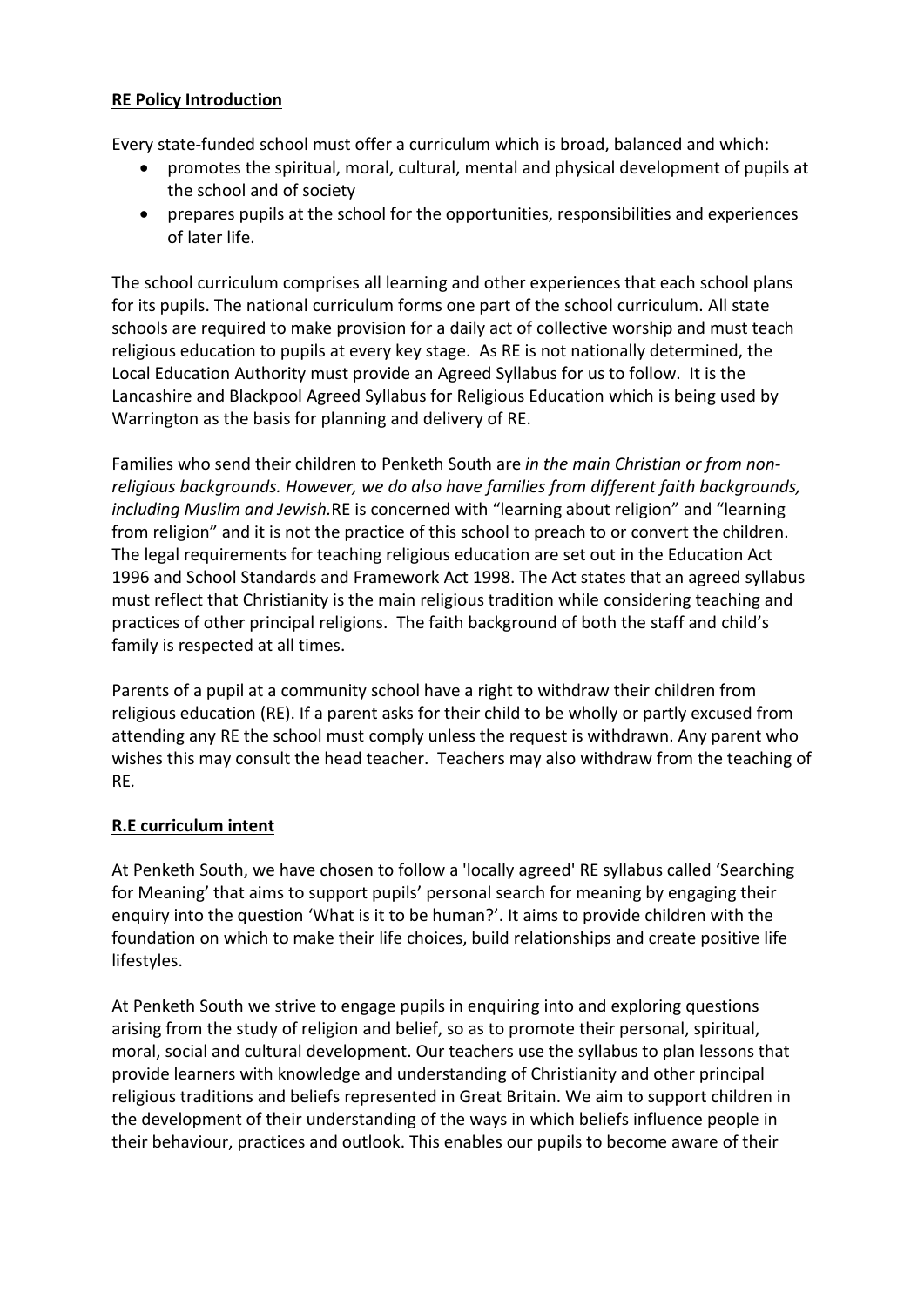own beliefs and encourages them to develop a positive attitude towards other people who hold religious beliefs different from their own.

Religious Education is generally taught on a weekly basis, but is sometimes delivered through a class topic or as a specific focus during certain weeks of each term. Lessons are planned and delivered in a variety of ways ensuring that all children can access and participate in lessons. Interactive, practical activities encourage the children to discuss their ideas and extend their understanding of difficult concepts and challenging questions.

# **Aims**

## **a) General aims**

The broad aim of religious education at Penketh South Community Primary School is to promote the spiritual, moral, cultural and intellectual development of children. We enable children to develop knowledge not only of Christianity but also of other world religions, especially the faiths of children within our school. Children reflect on what it means to have a faith and to develop their own spiritual knowledge and understanding. This is achieved by encouraging children to explore and respond to these aspects of religion and draw upon their own experiences. We help the children *learn about religions* as well as *from religions.*

## **b) Aims for children**

At Penketh South Community Primary School we aim to:

• Encourage our children to reflect on their own experiences and to formulate their own ideas, beliefs and values.

- Help our children to develop moral and spiritual values, respect and tolerance which enable them to appreciate and understand religions, cultures and ways of life different from their own.
- Have respect for other people's views and celebrate the diversity in society.
- Appreciate that symbols and artefacts from different religions can express human feeling and ideas.
- Foster understanding about the importance of tolerance in everyday life.
- Foster positive attitudes towards celebration of differences.
- Develop an enjoyment of learning through practical activities, discussion exploration and discovery.
- Communicate their knowledge and understanding using specialist vocabulary.

•Use children's experiences of religious festivals such as Easter, Diwali, and Chinese New Year etc. to develop their religious thinking.

# **c) Aims for School staff**

At Penketh South Community Primary School we aim to:

• Promote a confident, positive attitude towards the learning of RE by making it an enjoyable experience.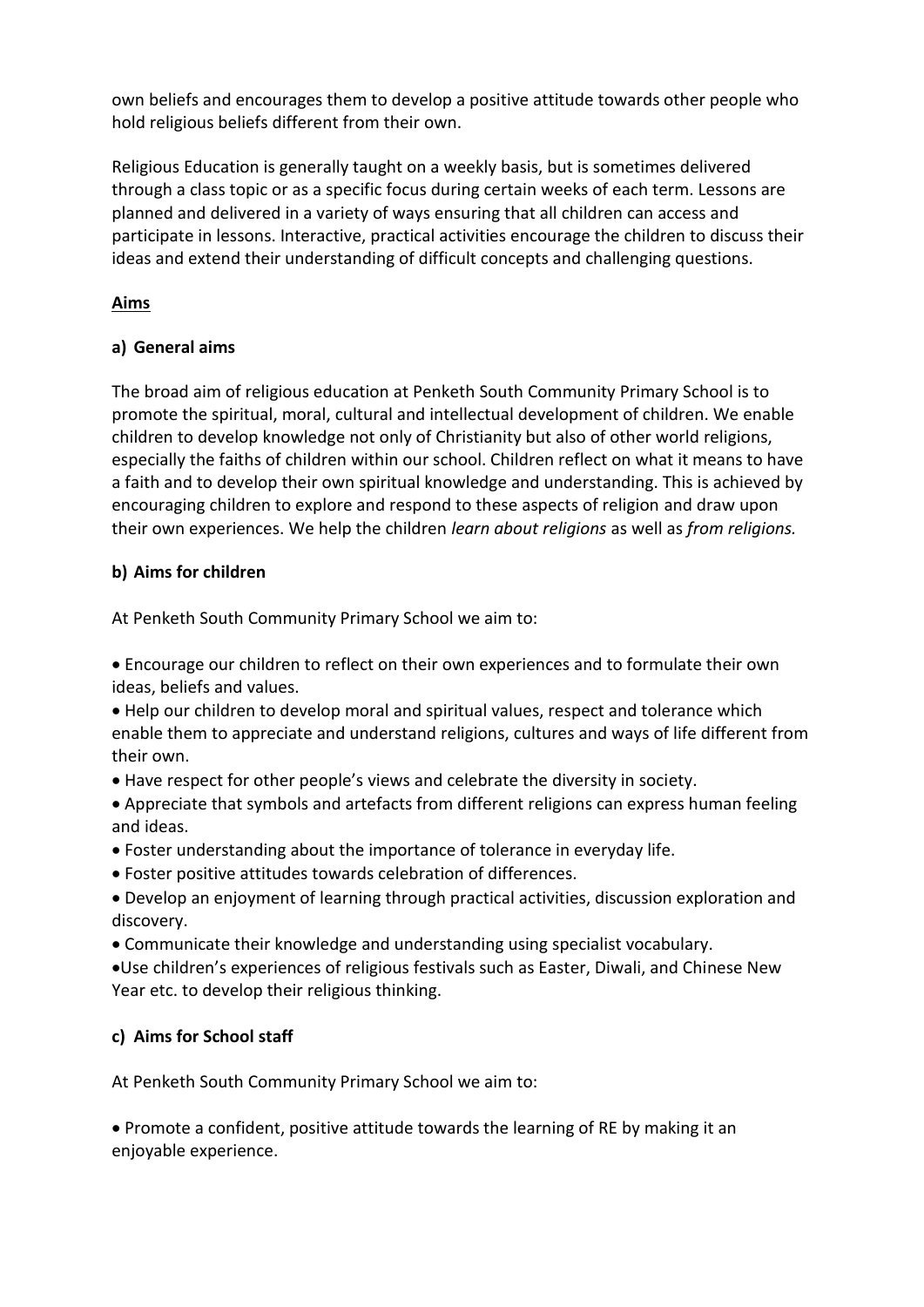• Promote RE as an active subject, this would be modelled by the teacher in the teaching activities that they provide.

• Promote a desire to understand the world of other people and an active interest in how they express this 'world'.

- Be perceptive, and recognise this in pupils.
- Extend children's sense of values and promote their spiritual growth and development.
- Acknowledge that beliefs and ideas are constantly changing.
- Promote interaction, allowing pupils to relate themselves to others, reflect and respond.

• Ensure that RE teaching throughout the school shows progression and is based on the Lancashire and Blackpool Agreed Syllabus.

• Develop links with the wider community through visits to places of worship.

## **d) Aims for Parents and Carers**

At Penketh South Community Primary School we ask our parents and carers to:

- Be understanding and supportive of our aims in learning and teaching of RE
- Support and encourage their children during Place of Worship trips.
- Praise their children for their understanding of other beliefs and cultures.

• Communicate and work with the school whenever further support is needed to develop their children's RE skills and understanding.

Parents and carers are informed in the school prospectus that they have the right to withdraw their pupils from religious education, according to the Education Act. Parent/carers who choose to withdraw their children from Religious education lessons are required to state this in writing annually to the Head teacher.

#### **e) Aims for Governors**

At Penketh South Community Primary School we aim to appoint a designated link governor who will:

a) Meet with the curriculum Subject Leader at least once a year to find out about: the school's systems for planning work, supporting staff and monitoring progress; place of Worship visits; the allocation, use and adequacy of resources;

b) Visit school and talk to pupils about their experiences of the curriculum area;

c) Promote and support the positive involvement of parents in the curriculum area;

d) Attend training and other events relating to the particular curriculum area;

e) Report jointly with the Subject Leader to the governing body with recommendations, if appropriate, once a year.

f) Be understanding and supportive of our aims in learning and teaching RE and review the RE Policy annually.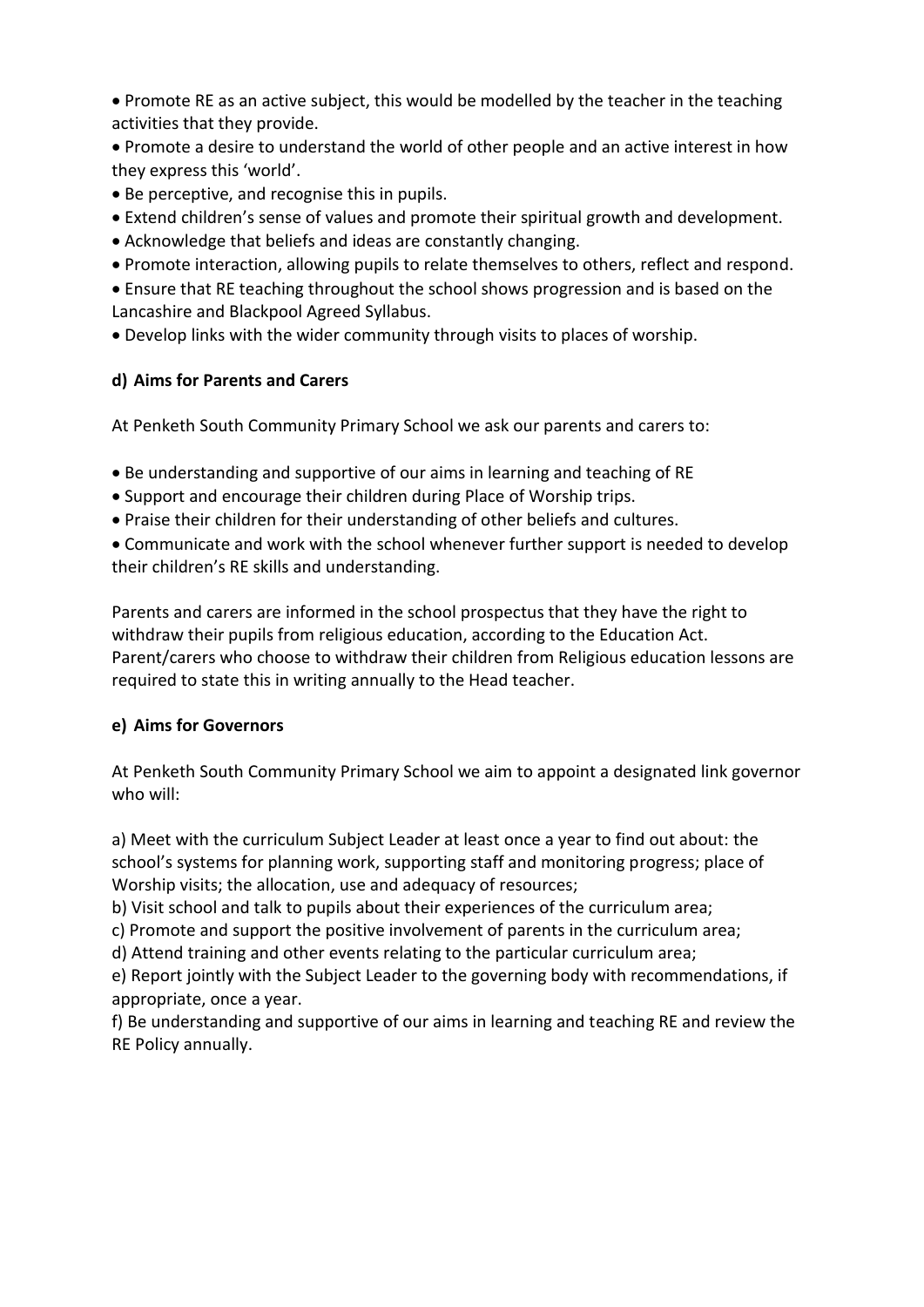#### **Implementation of the RE Policy**

#### **a) The Lancashire and Blackpool Agreed Syllabus**

• Our RE curriculum is in accordance with the Lancashire and Blackpool Agreed Syllabus. An RE topic is taught every half term in Key Stage 1 and Key Stage 2.

• Planning for Religious Education is based on the two Attainment Targets in the Agreed Syllabus:

Learning about Religions - Attainment Target 1 (AT1) Learning about religion includes enquiry into and investigation of the nature of religion, its key beliefs and teachings, practices, their impacts on the lives of believers and communities, and the varying ways in which these are expressed.

Learning from Religions – Attainment Target 2 (AT2) Learning from religion is concerned with developing pupils' ability to reflect on and make responses about a religion being taught from their own experiences. It develops pupils' skills of application, interpretation and evaluation of what they learn about religion, particularly to questions of identity and belonging, meaning, purpose and values, and communicating their responses.

#### **b) Teaching and learning style**

• We recognise that our children have differing abilities and so we provide suitable learning opportunities for all children by matching the task to the ability of the child, for example by;

- i. Setting tasks which are open-ended and can have a variety of responses;
- ii. Grouping children by ability and setting different tasks for each ability group;
- iii. Providing resources of different complexity, adapted to suit children;
- iv. Using classroom assistants to support the work of individuals or group of children;
- v. Differentiating by outcome.

#### **c) Organisation**

• Children are taught RE in mixed ability class groups. Teachers have areas to teach which can be condensed to four lessons or expanded into more depending on class teachers preferences. Lessons are taught weekly or block teaching during certain weeks. Learning in RE will be taught discreetly as an area of study. Aspects of RE are also taught through Literacy, SEAL, PHSE, Collective Worship, assemblies and festival celebrations.

#### **d) Planning formats**

• Teachers use the Lancashire and Blackpool syllabus planning grids as a guide in teaching RE.

The syllabus in made up of four main areas:

- **beliefs and values**  which lie at the heart of these traditions
- **living religious tradition**  principal religious traditions encountered in the world
- **shared human experience** the nature of human being